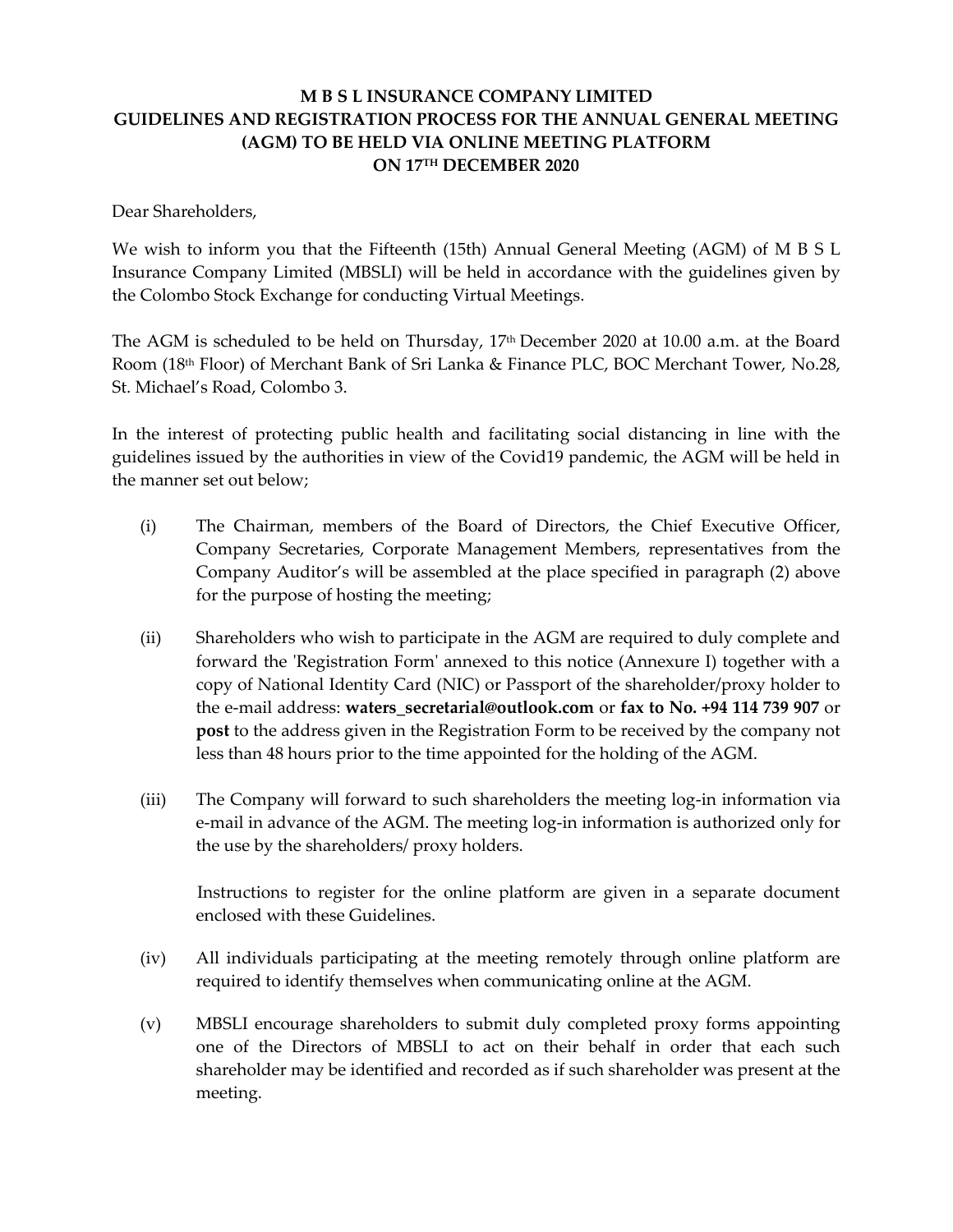(vi) The shareholders who wish to submit their proxies, can duly complete the proxies as per the instructions given therein and send to the following e-mail address:

**waters\_secretarial@outlook.com** or **fax to No. +94 114 739 907** or **post** to the address given in the Registration Form not less than 48 hours prior to the time appointed for the holding of the AGM.

- (vii) The shareholders who are unable to participate in the AGM via Online Meeting Platform could share their queries and matters, if any, in writing via e-mail to **waters\_secretarial@outlook.com** or **fax to No. +94 114 739 907**.The responses from the Board of Directors and the Management to the queries/matters will be forwarded to the shareholders by MBSLI within 30 working days from the date of the AGM.
- (viii) MBSLI will be proceeding to hold the AGM as set out herein irrespective of whether the date of the AGM is declared as a holiday or curfew is imposed since the afore said measures will enable the required participation at the meeting

*Note:*

*For any queries regarding these Guidelines, please contact Ms. Nimanga Madushani on 0768226061 OR 0112562205 during normal working hours (8.30 a.m. to 5.00 p.m.)*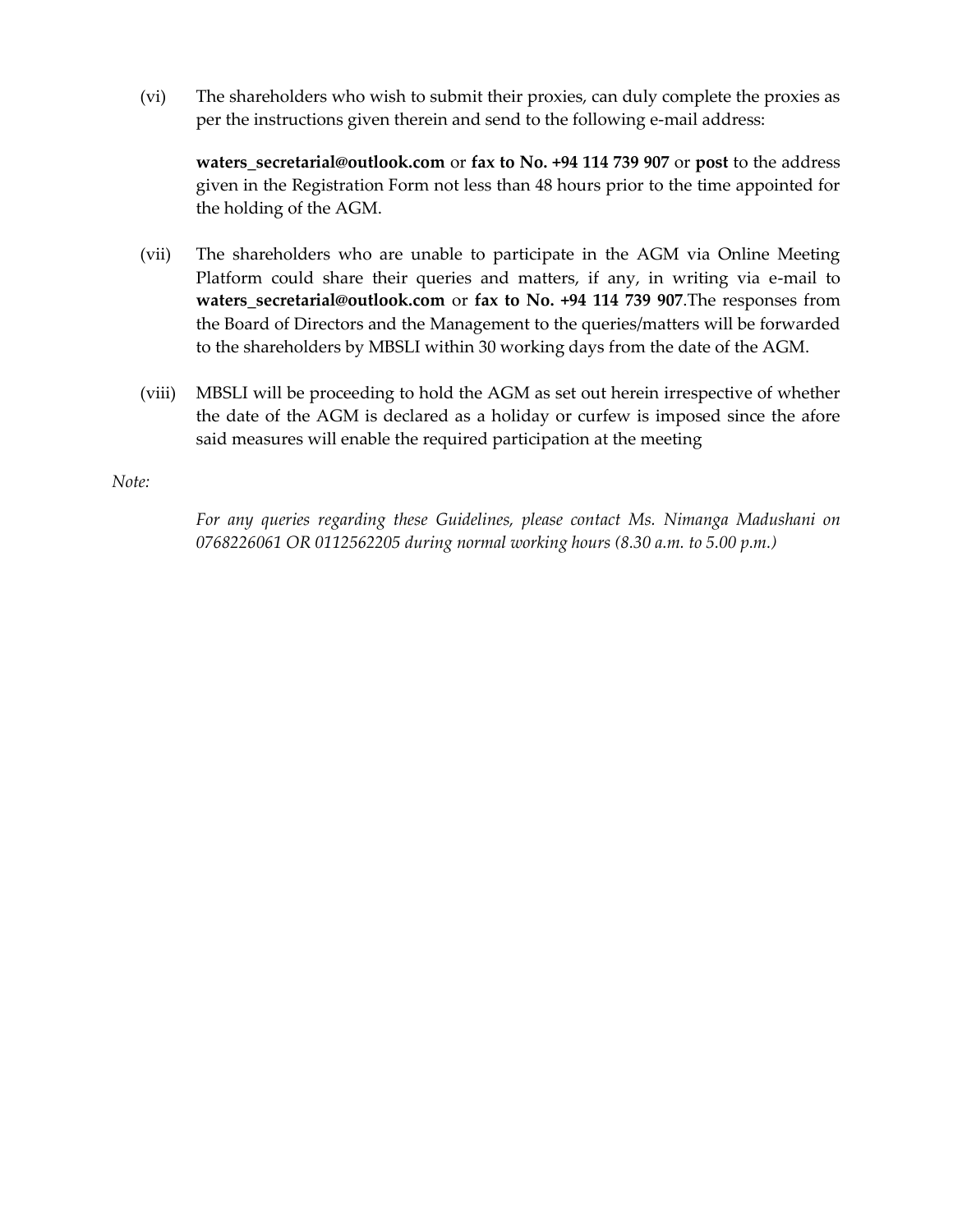(Annexure I)

#### **REGISTRATION FORM**

#### ANNUAL GENERAL MEETING

17 th December 2020 at 10.00a.m. At the Board Room (18th Floor) of Merchant Bank of Sri Lanka & Finance PLC, BOC Merchant Tower, No.28 St. Michael's Road, Colombo

To: The Company Secretary - M B S L Insurance Company Limited, Waters Secretarial Services (Pvt) Ltd, No. 1033/3, Thalangama North, Malabe – 10115.

| Full Name of the Shareholder<br>(In the event of joint shareholders, please<br>mention the name of primary holder) |                         |
|--------------------------------------------------------------------------------------------------------------------|-------------------------|
| Address of the Shareholder                                                                                         |                         |
| Shareholder's NIC No./Passport<br>No./Company Registration Number                                                  |                         |
| Telephone Number                                                                                                   | Mobile:<br>Landline:    |
| E mail Address:                                                                                                    |                         |
| Willingness to participate via online                                                                              | <b>YES</b><br><b>NO</b> |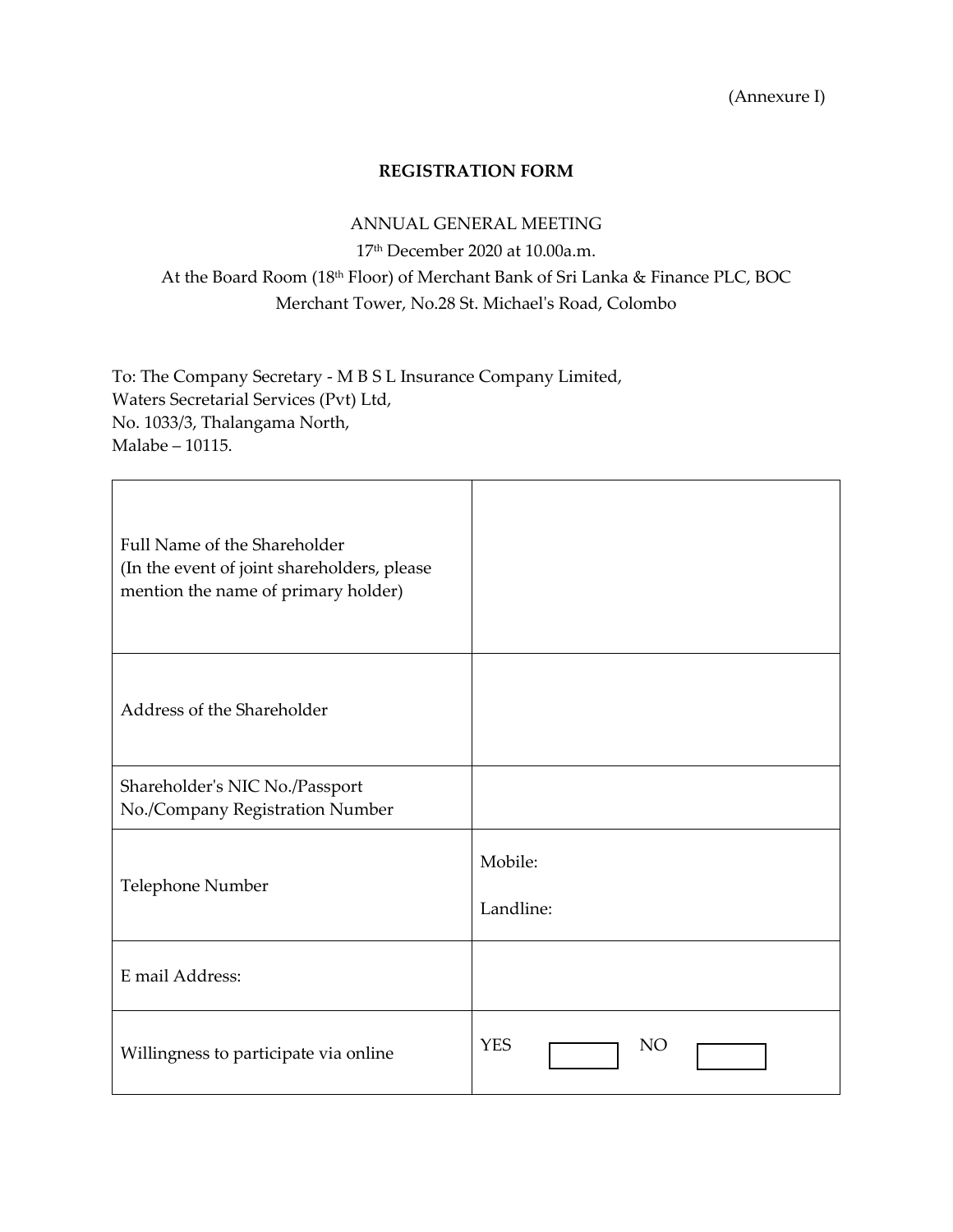| IF A PROXY IS APPOINTED             |                      |
|-------------------------------------|----------------------|
| Full Name of the proxy holder       |                      |
| Proxy holder's NIC No./Passport No. |                      |
| Telephone Number                    | Mobile:<br>Landline: |
| E mail Address                      |                      |

……………………………………………… Shareholder's signature

Date: ……………………….

*Notes*

- *In the case of a Company/Corporation, this form should be attested in the manner prescribed by its Articles of Association.*
- *If this form is signed by an Attorney for and on behalf of a shareholder, notarially certified copy of the Power of Attorney registered in the Books of the Company should be attached.*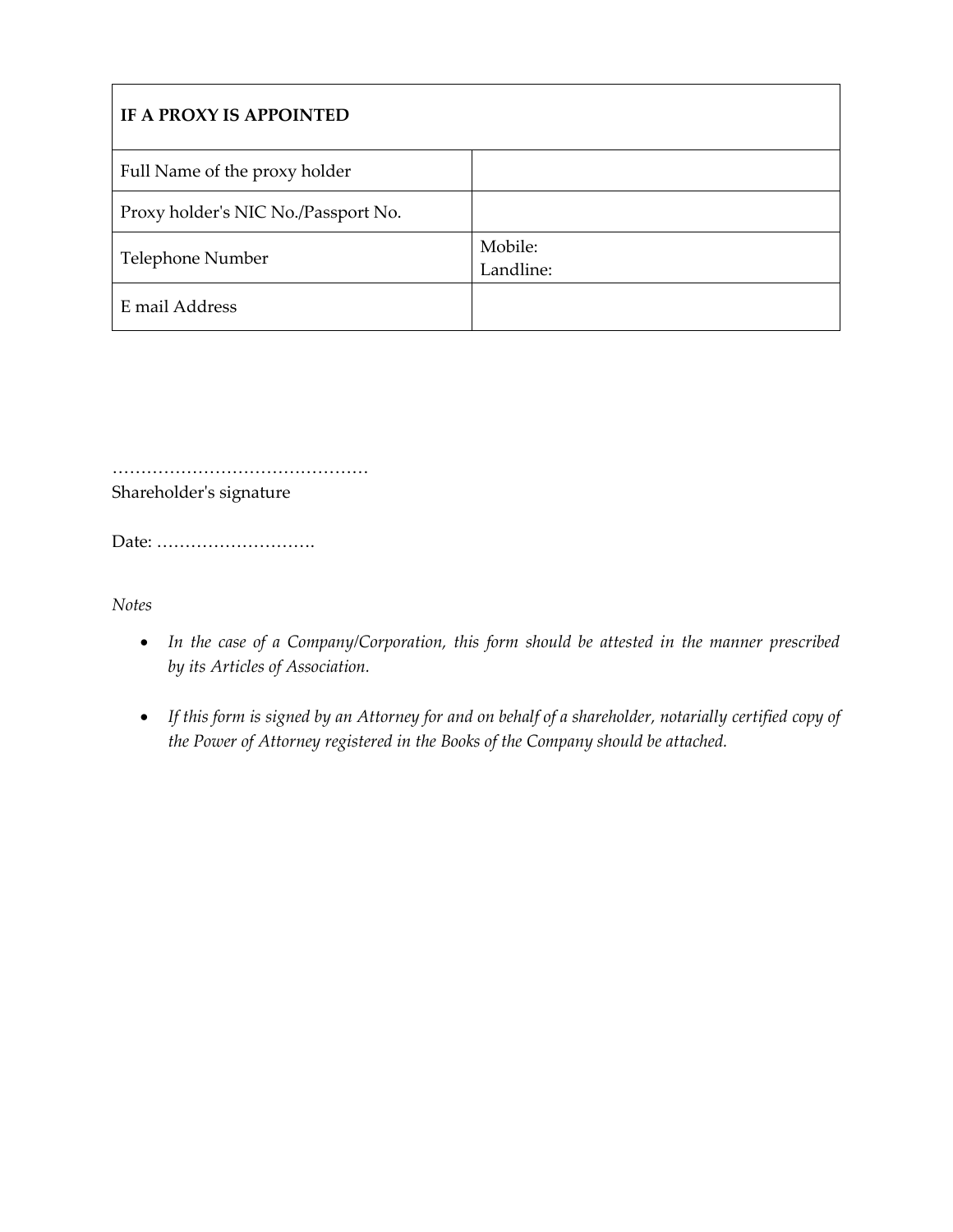# **M B S L INSURANCE COMPANY LIMITED GUIDELINES AND REGISTRATION PROCESS EOR THE ANNUAL GENERAL MEETING (AGM) VIA ONLINE MEETING PLATEORM**

The 15th Annual General Meeting of M B S L Insurance Company Limited will be held at the Board Room (18<sup>th</sup> Floor) of Merchant Bank of Sri Lanka & Finance PLC, BOC Merchant Tower, No.28 St. Michael's Road, Colombo 03 on 17 th December 2020 at 10.00 a.m. via Online Meeting Platform without the physical presence of the Shareholders, due to the prevailing COVID-19 pandemic in the Country.

# **Method of holding the AGM**

Only the key officials who are essential for the administration of the formalities of the meeting will be physically present at the meeting. All others, including shareholders, will participate via an online meting hosted on the "Microsoft Teams" platform. These measures are being adopted to observe "social distancing" requirements as stipulated by the Government.

#### **Participation via an online meeting platform**

The login information will be authorized only for the use by individual Shareholders, Proxy holders and authorized representatives in case of Institutional Shareholders and the Company will not be responsible or liable for any misuse. Where the Proxy holders are concerned, please note that the login information will only be shared with those in whose favour a valid proxy has been submitted by the Shareholder. Please follow the following instructions for participation online:

- 1. Shareholders are required to join the virtual AGM by clicking on the meeting link and user credentials sent by the Company via email.
- 2. The Shareholders whose online participation request has been accepted will receive a separate email containing the meeting link and user credentials from the Company, twenty-four (24) hours prior to the commencement of the AGM.
- 3. If a Shareholder/Proxy holder intends to join the Virtual AGM via a smart phone, it is necessary for him/her to download the **"Microsoft Teams"** Mobile App onto his/her smart phone. Similarly, if a Shareholder/Proxy holder wishes to attend the Virtual AGM via a desktop computer, the link can be opened by downloading the **"Microsoft Teams"** Desktop App to the respective desktop computer. (Compatible web browser: **Google Chrome).**